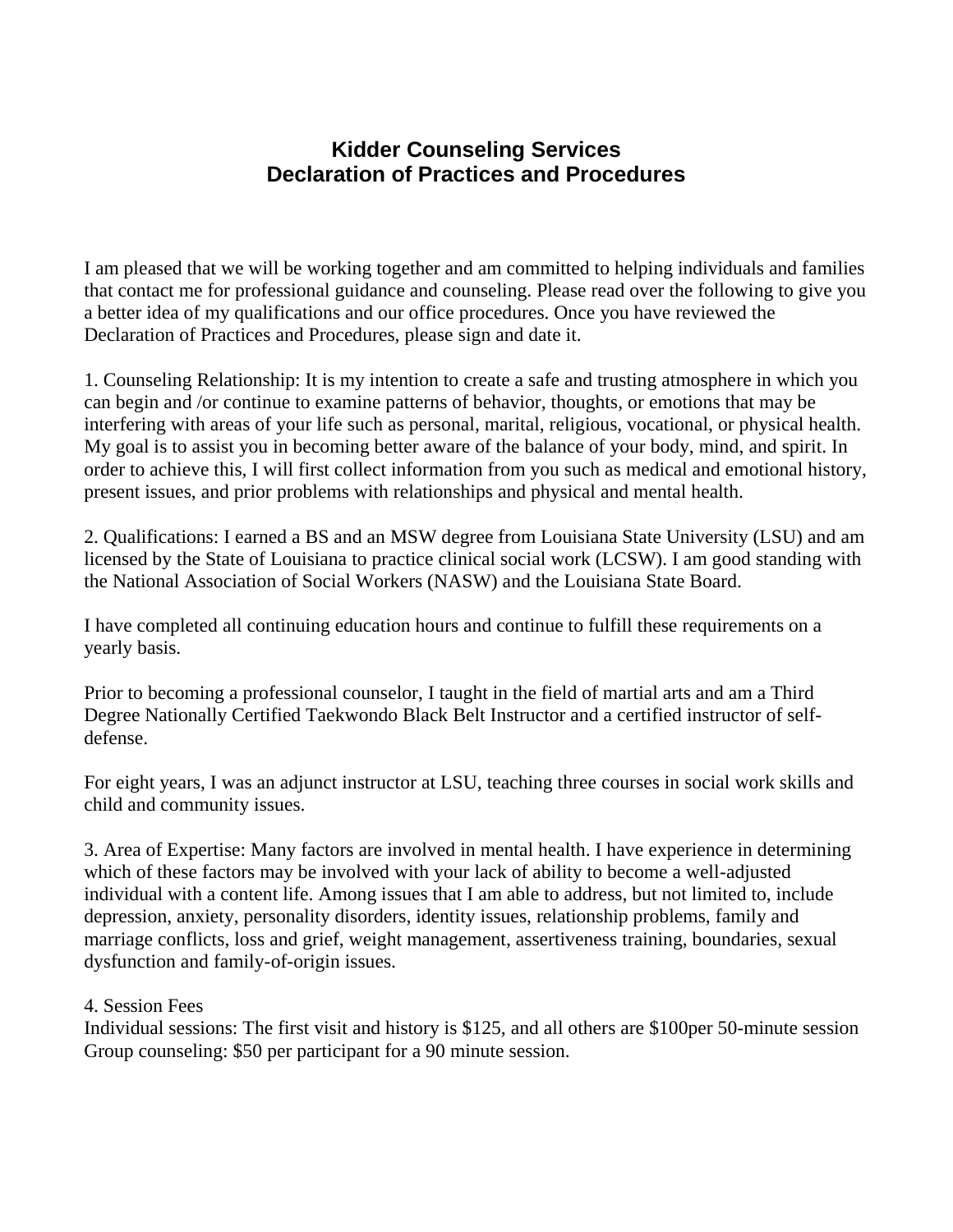5. Cancellation: If you must cancel, we require 24-hour notice by calling our office (225-769-5990) and leaving a voice mail message ifs no one is in. Appointments cancelled without 24 hour notice or missed entirely incur a \$25 fee for the first missed session. Subsequent late cancellations or missed appointments will be charged the full fee.

6. Code of Ethics: I am required by law to adhere to the Louisiana State Board of Social Workers Code of Ethics. Therefore, I will not be able to have a "dual" relationship with a client, such as accepting social invitations or attending functions. I will not speak to you if I see you in a public setting, unless you first approach me. This is to protect you and your privacy.

7. Privileged Communication/Confidentiality: Confidentiality and privileged communication remain right of all people involved in counseling, according to the State of Louisiana. As I participate in any supervision, peer, or student contact, I may share general, non-specific information (no names, etc.) to aid you in therapy.

*Please note:* Some courts have held that if an individual intends to take harmful, dangerous, or criminal action against another human being or against him/herself, it is the counselor's responsibility to warn appropriate individuals of such intentions. Additionally, any suspicion of child abuse in any form MUST be reported immediately to appropriate authorities.

8. Potential Counseling Risks: As a result of mental health therapy, the client may realize that he/she has additional issues that may not have surfaced prior to the onset of the therapeutic relationship. Also, there is a possible risk in couple or family counseling, the if one member changes, additional strain may be placed on the relationship/s if the other/s involved refuse to change and/or become more aware of the issues involved.

9. Emergencies: In case of emergency, call my office at (225) 769-5990. If no one answers, the message will provide you with an additional emergency number. If I am not available for any reason, call the Crisis Intervention Center (The Phone) at (225) 924-3900, a psychiatric hospital, a hospital emergency room or law enforcement officials if warranted.

10. Telephone Consultations: These will be available on a fee basis and by appointment only.

11. Correspondence: At times, information will need to be exchanged with another professional and it may be necessary to charge an additional fee if such correspondence is detailed and time consuming. Also, we will obtain an authorization to release information before any correspondence is sent on your behalf.

12. Client Responsibilities: The client is expected to follow billing, scheduling, and office procedures. It is expected that the client terminate any previous counseling relationship or to advise